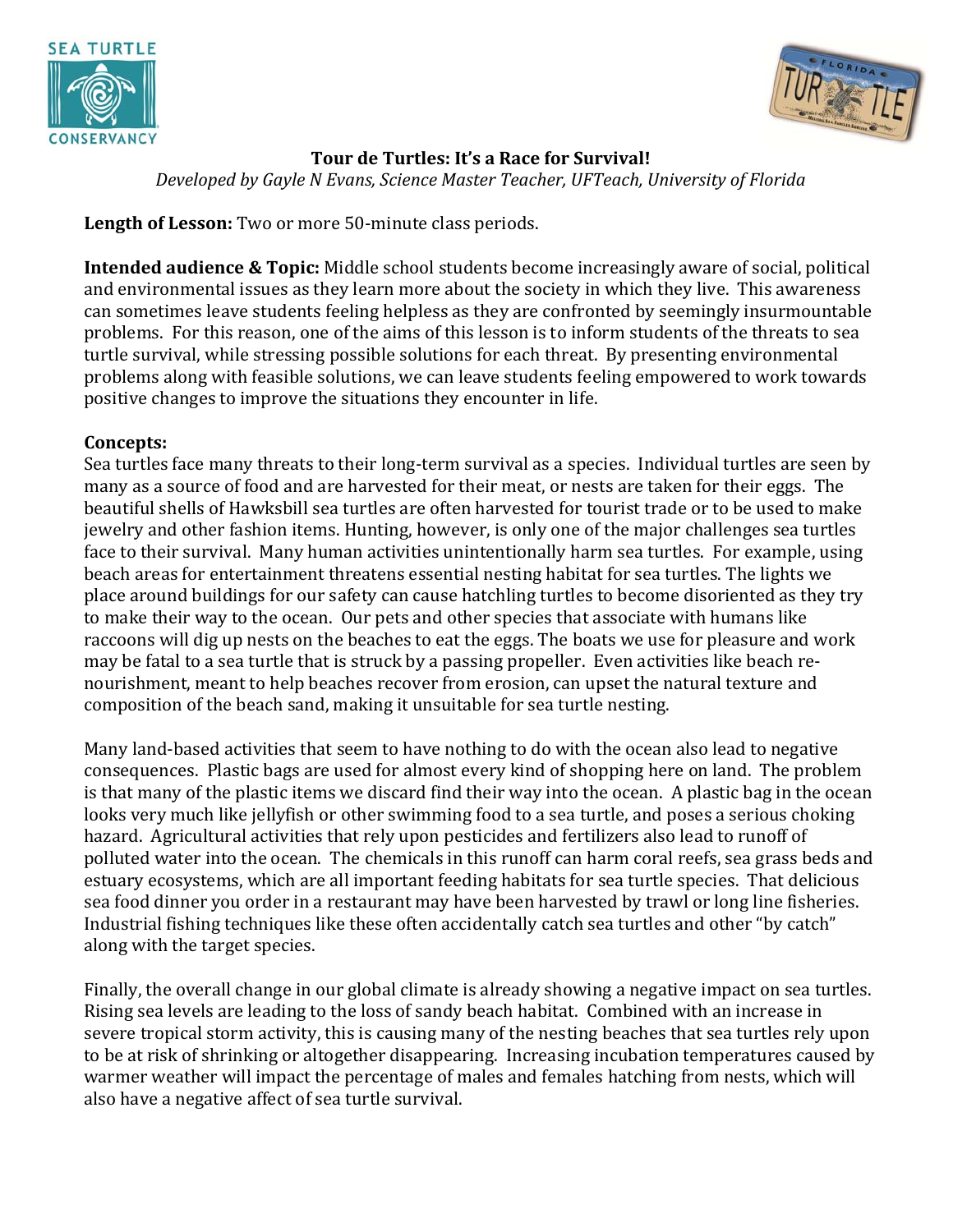This sounds like a great deal of bad news, however there are many reasons to hold out hope. Many concerned people are working to counteract these threats by raising awareness of the needs of endangered species like sea turtles. By providing alternatives to hunting, enforcement of international treaties banning trade in sea turtle products and working with local organizations to provide better education about endangered species, conservation groups like the Sea Turtle Conservancy are making a positive impact on the future of the world's sea turtle species.

| Florida State Standards (NGSSS) and Common Core State Standards (CCSS) with Cognitive |  |
|---------------------------------------------------------------------------------------|--|
| Complexity:                                                                           |  |

| <b>Benchmark</b> | <b>Benchmark Description</b>                                                                       | Cognitive                        |
|------------------|----------------------------------------------------------------------------------------------------|----------------------------------|
| <b>Number</b>    |                                                                                                    | Complexity                       |
| LACC.6.SL.1.1a   | Come to discussions prepared, having read or<br>studied required material; explicitly draw on that | Level 3: Strategic<br>Thinking & |
|                  | preparation by referring to evidence on the topic,                                                 | <b>Complex Reasoning</b>         |
|                  | text, or issue to probe and reflect on ideas under                                                 |                                  |
|                  | discussion.                                                                                        |                                  |
| LACC.6.SL.2.5    | Include multimedia components (e.g., graphics,                                                     | Level 2: Basic                   |
|                  | images, music, sound) and visual displays in                                                       | Application of                   |
|                  | presentations to clarify information.                                                              | Skills & Concepts                |
| SC.7.L.17.3      | Describe and investigate various limiting factors                                                  | Level 3: Strategic               |
|                  | in the local ecosystem and their impact on native                                                  | Thinking &                       |
|                  | populations, including food, shelter, water, space,                                                | <b>Complex Reasoning</b>         |
|                  | disease, parasitism, predation, and nesting sites.                                                 |                                  |

This lesson plan was funded by a grant awarded from the Sea Turtle Grants Program. The Sea Turtle Grants Program is funded from proceeds from the sale of the Florida Sea Turtle License Plate. Learn more at http://www.helpingseaturtles.org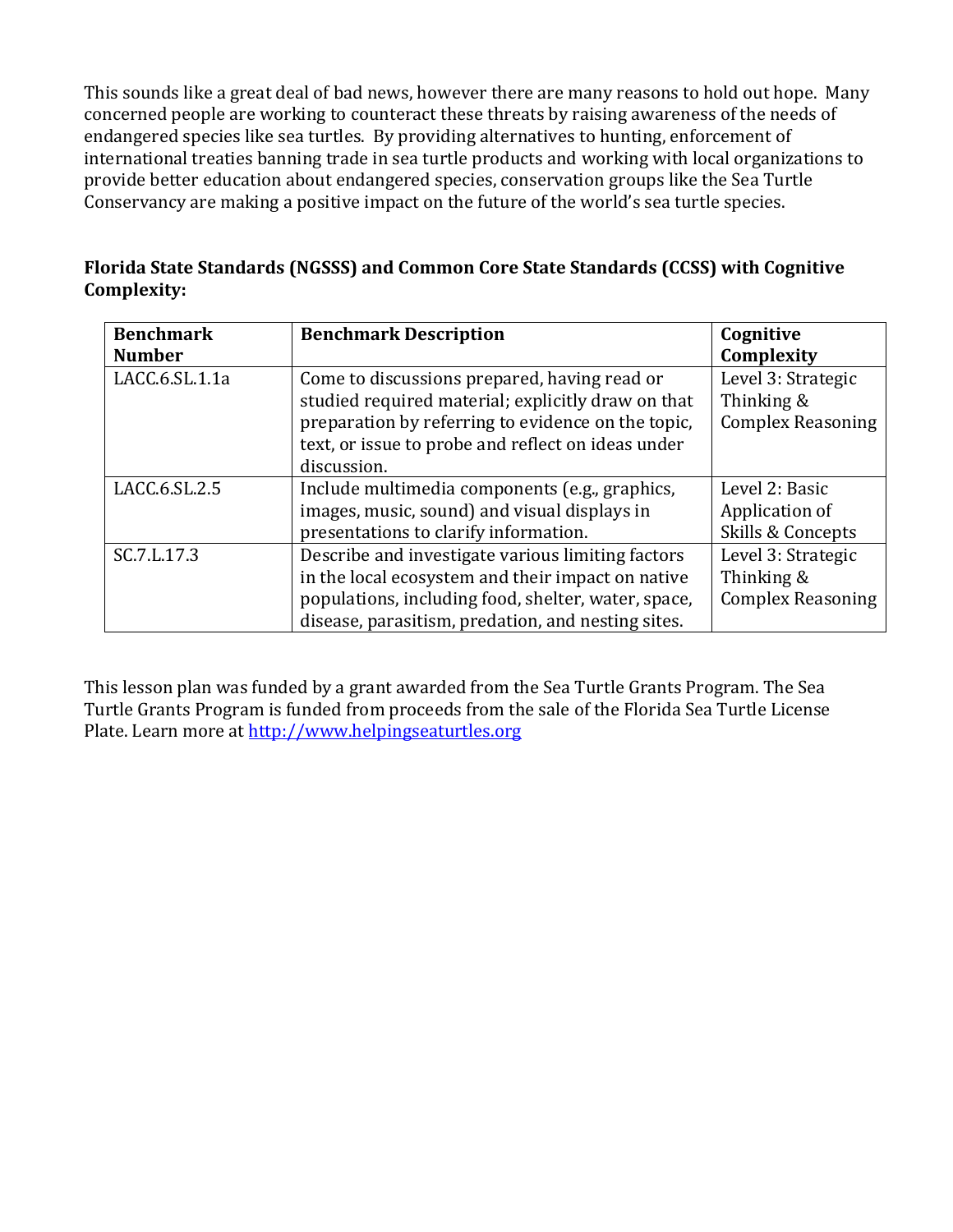### **Performance Objectives:** *Students will be able to*:

- Use a given text to gather information about a specific sea turtle threat, creating a summary of the most important points to share with their peers.
- Design and implement a presentation including information, visual aids and other elements that will transmit the information on an assigned topic in an informative and engaging manner.
- Describe the specific details using evidence from readings of a particular threat to sea turtle survival.
- Offer potential solutions that could be used to overcome the problems caused by the particular threat investigated.

### **Materials List and Student Handouts**

- Computer access for each group that allows students to access the Tour de Turtles website, specifically the links from: http://www.tourdeturtles.org/causes.php
- If computers are not available, you may print out the information for each cause from the Tour de Turtles Website (see link above)
- One handout per student. Members of each group should get the handout page specific to their group's threat.
- Supplies needed for group presentations such as markers, poster boards or butcher paper, etc.

### **Advance Preparations**

- Determine how you will assign students to groups. There are eleven different issues addressed by the Tour de Turtles. You may use all eleven or select a smaller number of issues (or some may be combined: such as eggs & meat for consumption)
- If computer access is not available, the issue information may be printed for each group from the Tour de Turtles website: http://www.tourdeturtles.org/causes.php
- Gather any supplies students may need to use as they prepare their presentations (poster boards, markers, etc.)

### **Safety**

• Any time students are using internet-connected computers, it is important to monitor them closely to ensure that they are only viewing educationally appropriate websites. Students should not leave the Tour de Turtles website for any part of this lesson.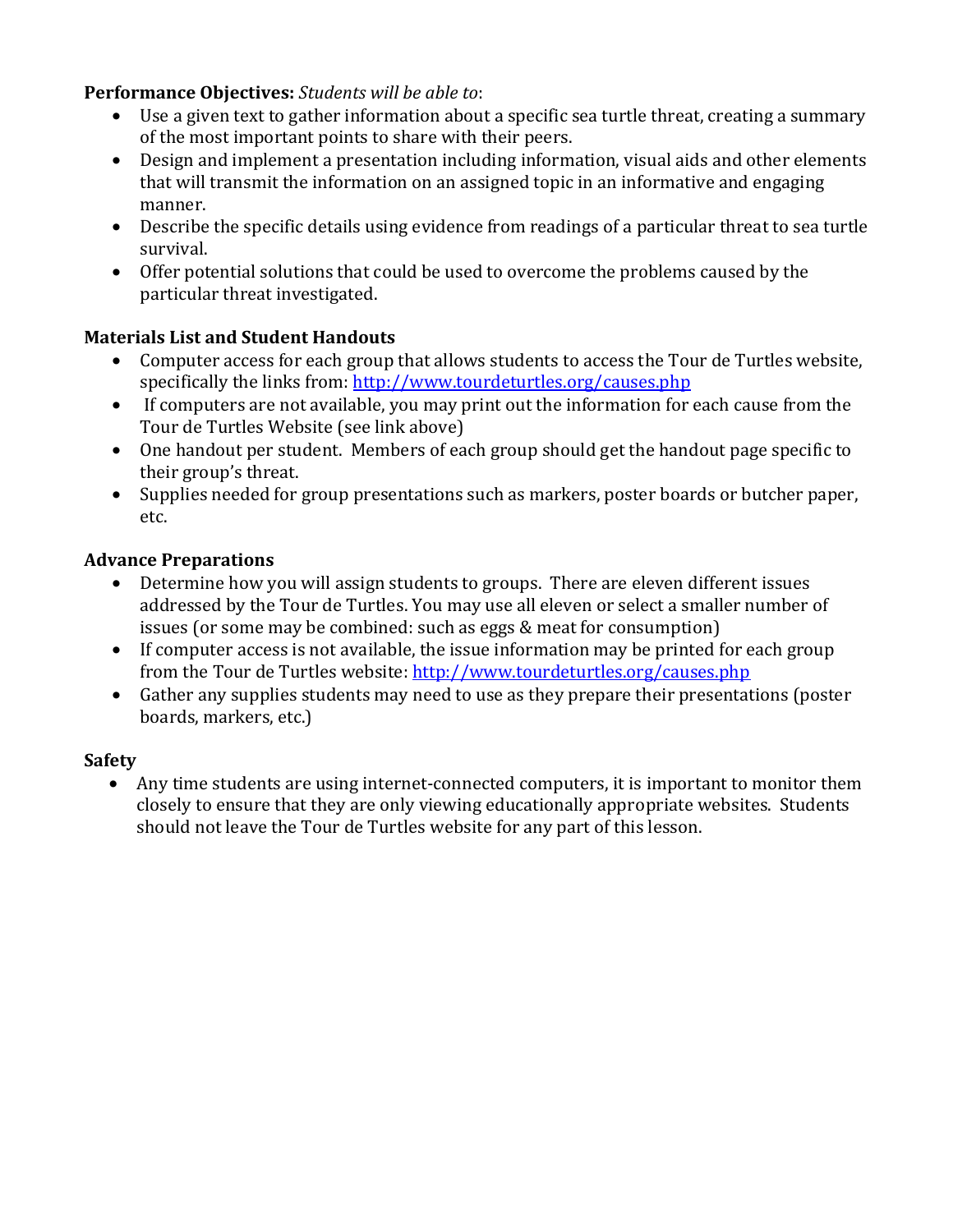### **5E Lesson:**

### **Engagement**

- Show short video from link: http://vimeo.com/67828315 highlighting 9 of the world's most endangered species (ppt. slide 2).
- Lead a short discussion with the class to introduce the idea of "what does it mean to be an endangered species?" and "what causes a species to become endangered or extinct?"
- Ask the students to try to think of as many things as they can that might lead to a species becoming endangered. Through questioning students, try to include the following ideas in the discussion: The life history of a particular organism (how long it lives, how often it reproduces & how many offspring, How varies is it's diet, how flexible is it in habitats, etc…)
- Bridge to exploration by telling students that today they will be learning more about the specific threats that face one of the types of animals in the video they watched; sea turtles.

### **Exploration**

- Ask students if they know how many species of sea turtle exist.
- If needed, give a brief overview of the life cycle of a sea turtle-including the following (see ppt. slide 3 for visual):
	- o Sea turtles are air-breathing reptiles that live their entire life in the ocean water.
	- o The only time they leave the water is when females come back to the beach where they were hatched to lay a nest of eggs.
	- o The eggs are buried deep in the sand where they will incubate for 55-65 days depending on species (the temperature of the sand affects whether eggs will develop to be male or female turtles- deeper cooler sand results in males, shallower, warmer sand results in females).
	- o Hatchling sea turtles use the light of the moon to guide them to the ocean where they will live and feed for 20 years or more before they become mature adults.
	- o Once they reach adulthood, males and females find each other offshore to mate, then the cycle begins again with females returning to shore to nest.
	- o More information available at http://conserveturtles.org/sea-turtleinformation.php?page=overview
- Break students into their groups. Each student should be given a handout that is specific to the threat his or her group will research.
- Using the Tour de Turtles Website, http://www.tourdeturtles.org/causes.php students will research their threat and complete the table on their handout.

### **Explanation**

- Once each group has completed their research they will begin to brainstorm ideas about how to best present their information to their peers. Some possible ideas include:
	- o **Public awareness campaign at the school**. Each group makes a poster that will be hung around the school to raise student awareness across campus.
	- o **Small group presentations within the classroom**. Students may present a ppt, song or other presentation for classmates.
	- o **School's Open House**: this is a great activity to do prior to your school's open house. Students can then present their findings to parents and community members who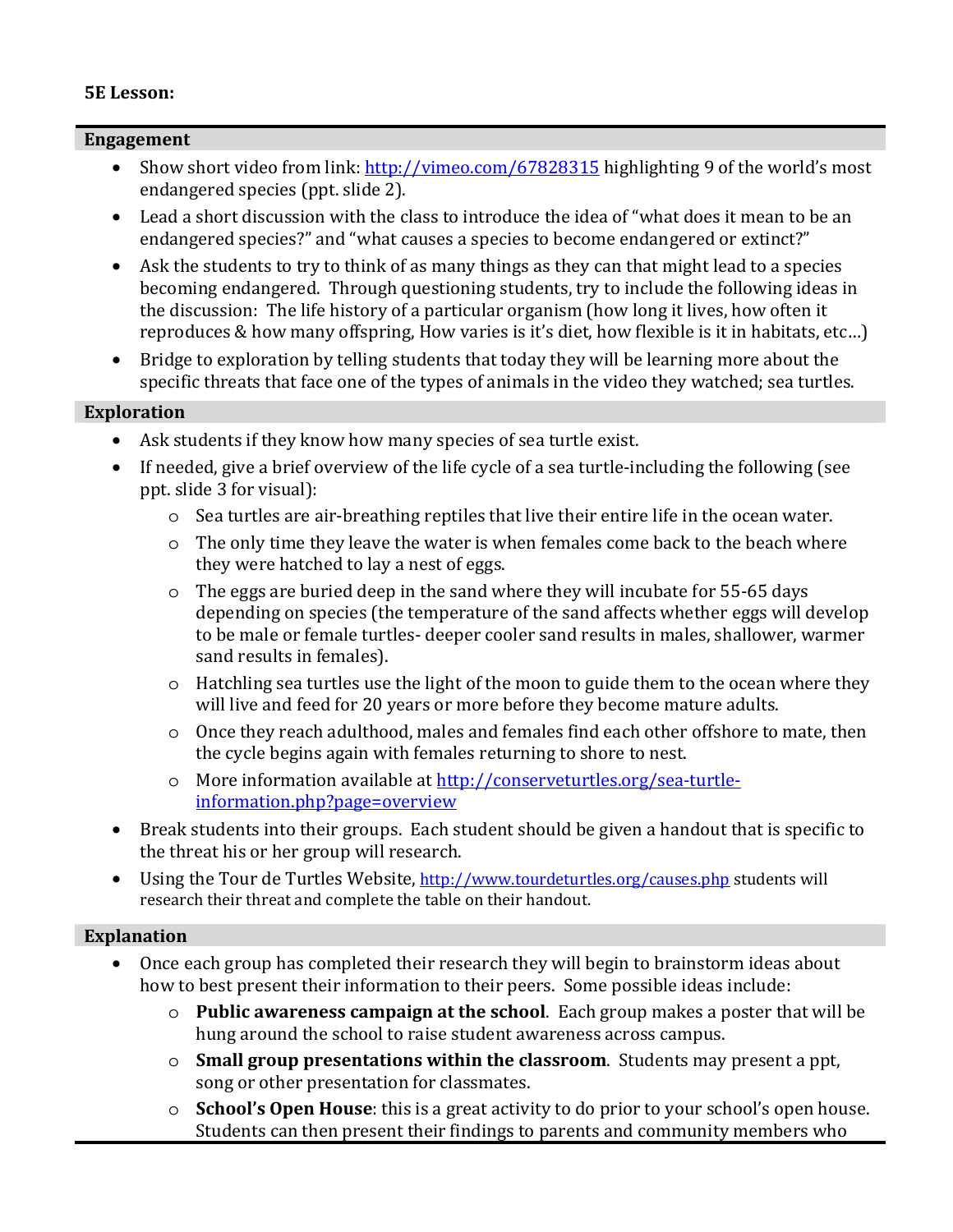visit the classroom during open house. If students can not attend open house, they could design self explanatory displays to inform parents. (A great twist is to have parents rate student work as part of the evaluation process- try to keep names hidden to reduce bias).

### **Elaboration**

Follow the track of the turtle swimming to raise awareness for your group's threat!

• Each of the threats that students will investigate has one or more satellite tracked turtles "swimming for the cause." As a class, students can follow their turtle's progress throughout the Tour de Turtles race to see where their turtle swims, and which turtle will complete the marathon first.

### **Evaluation**

For group work, a very effective method of evaluation is to assign a combination of group and individual grade. The whole group should be judged on the depth of understanding and quality of presentation completed. In addition, It is often useful to incorporate student peer evaluations by having other class members assess each presentation. Anonymous peer evaluations within individual groups can also reveal a great deal about individual student effort and concept development.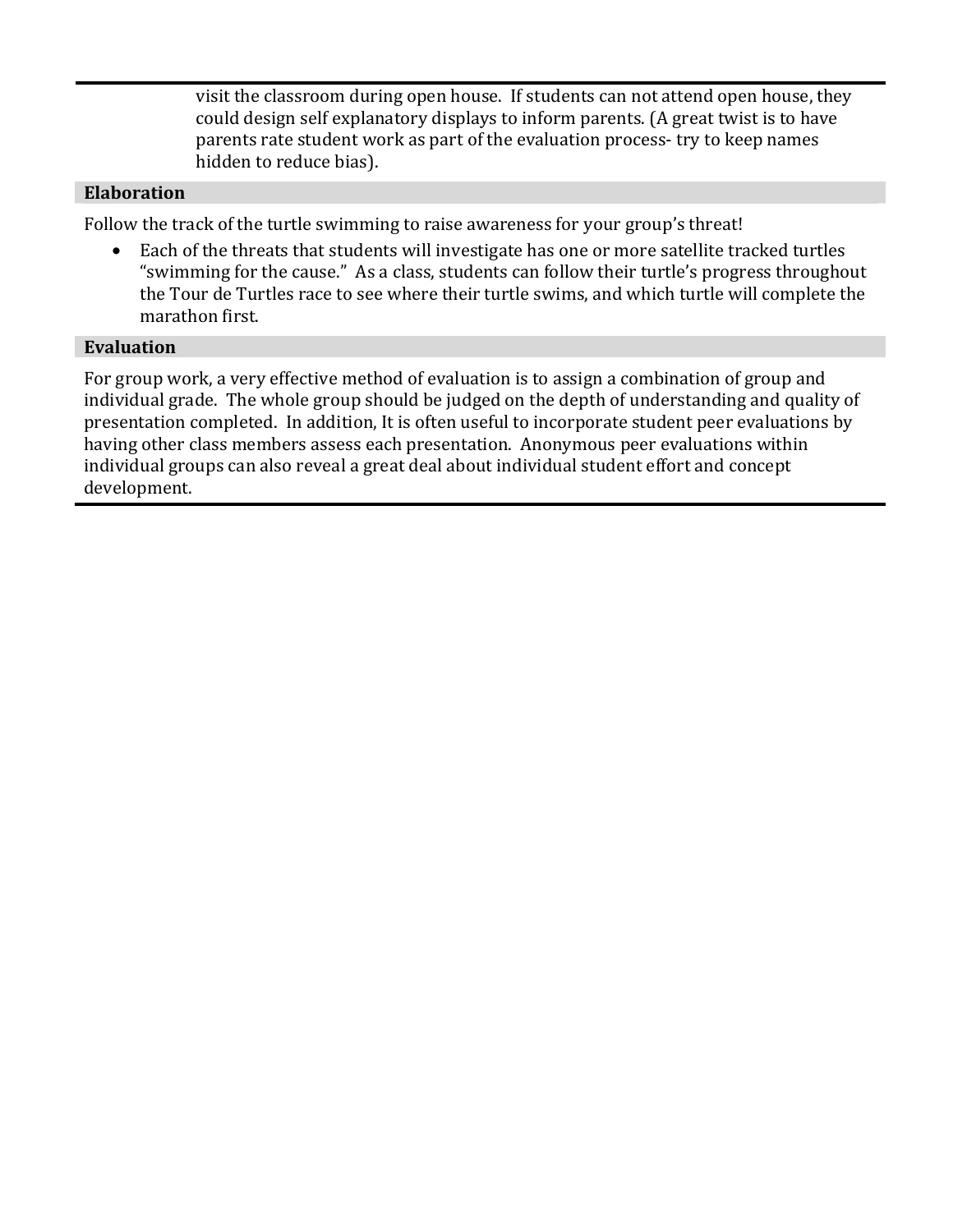

Water Quality

|                                   | The tar the swimming for this cause isi_ |
|-----------------------------------|------------------------------------------|
| <b>Describe</b><br>the<br>Problem |                                          |
| Species<br>Affected               |                                          |
| The<br>Solution                   |                                          |
| Case<br>Study                     |                                          |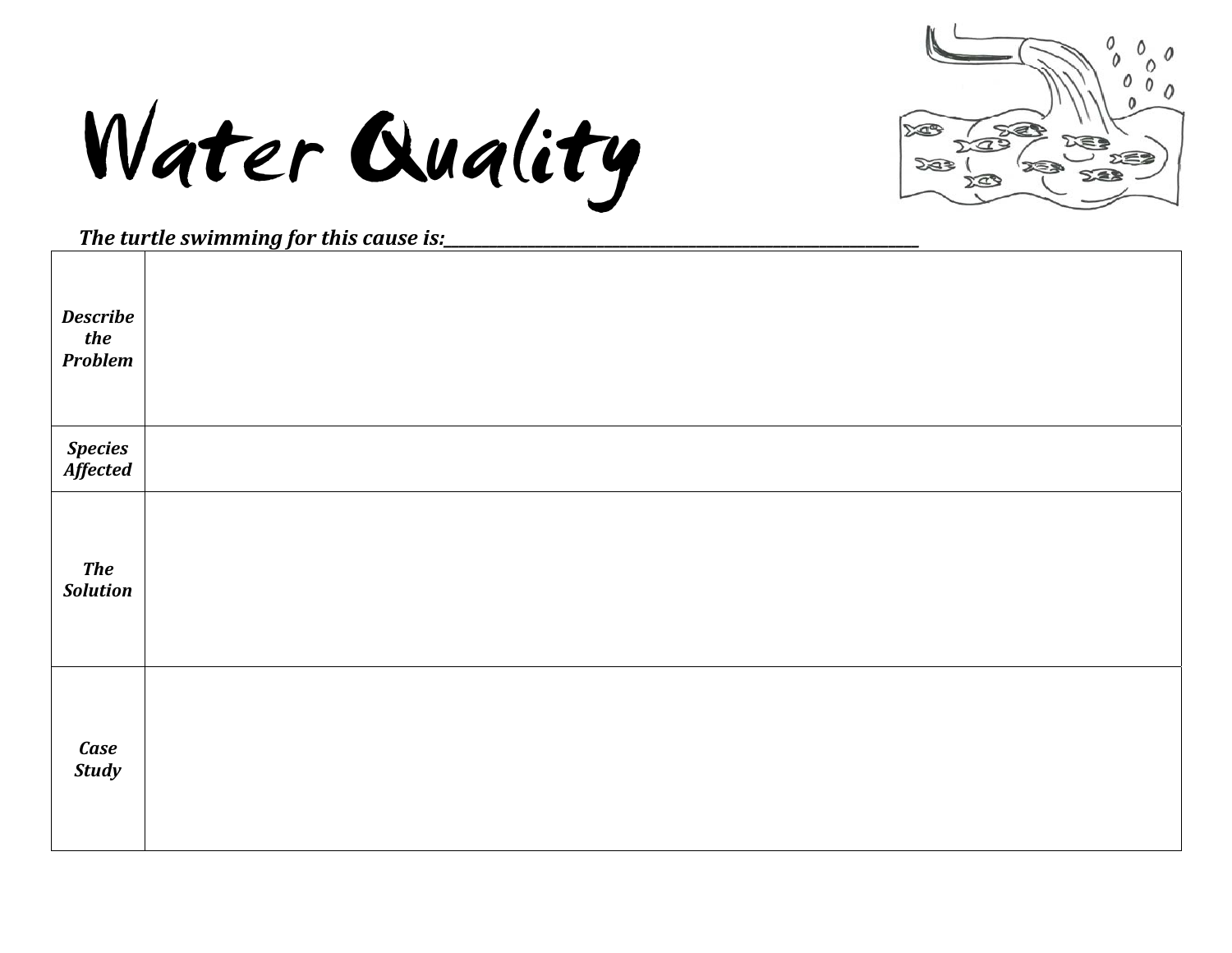144 an us

Invasive Species

|                                   | <u>The turne swimming for this cause is.</u> |
|-----------------------------------|----------------------------------------------|
| <b>Describe</b><br>the<br>Problem |                                              |
| <b>Species<br/>Affected</b>       |                                              |
| <b>The</b><br><b>Solution</b>     |                                              |
| Case<br>Study                     |                                              |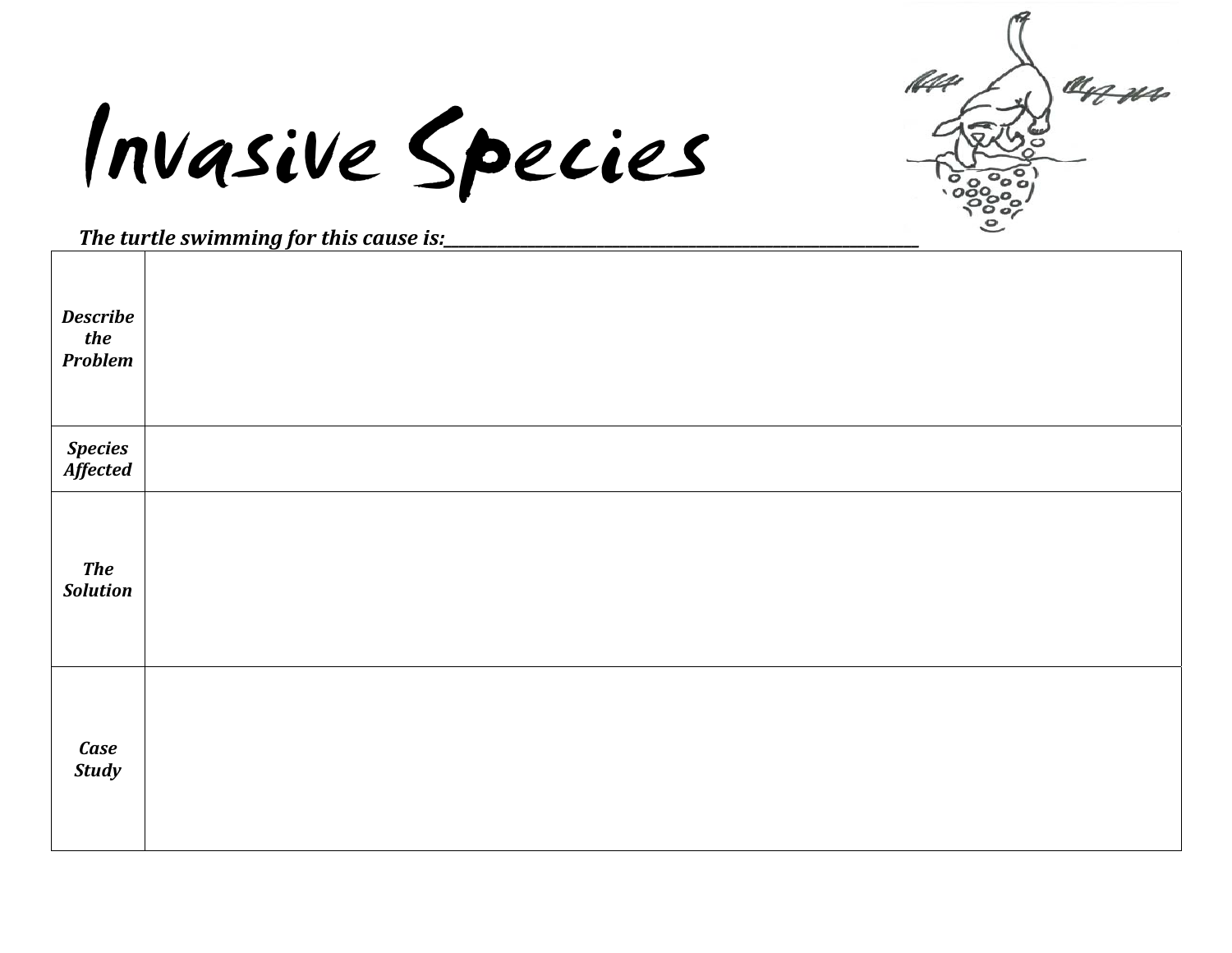

### Plastic Debris

| <b>Describe</b><br>the<br><b>Problem</b> |  |
|------------------------------------------|--|
| Species<br>Affected                      |  |
| <b>The</b><br><b>Solution</b>            |  |
| Case<br>Study                            |  |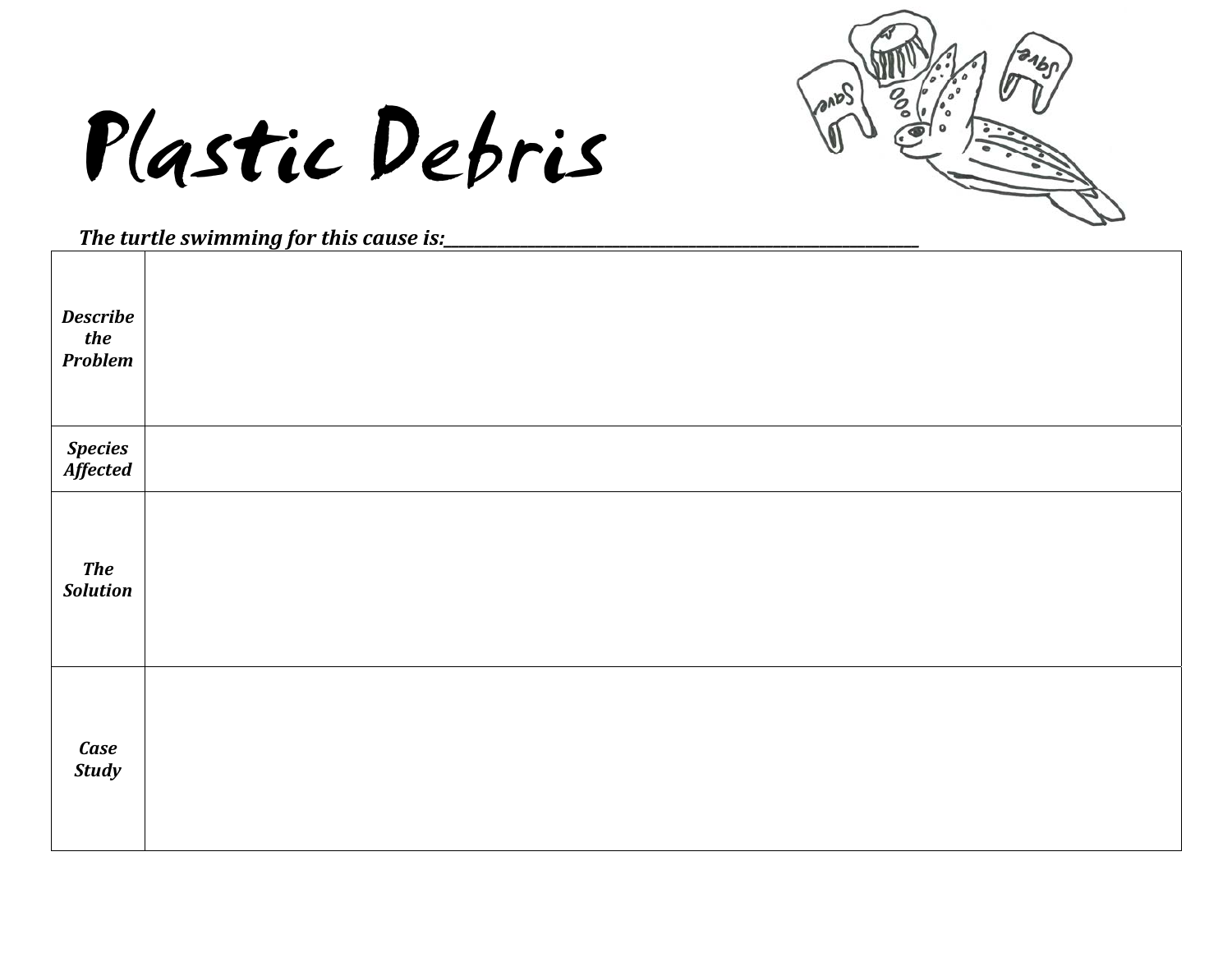## Light Pollution



| <b>Describe</b><br>the<br>Problem |  |
|-----------------------------------|--|
| Species<br>Affected               |  |
| <b>The</b><br><b>Solution</b>     |  |
| Case<br><b>Study</b>              |  |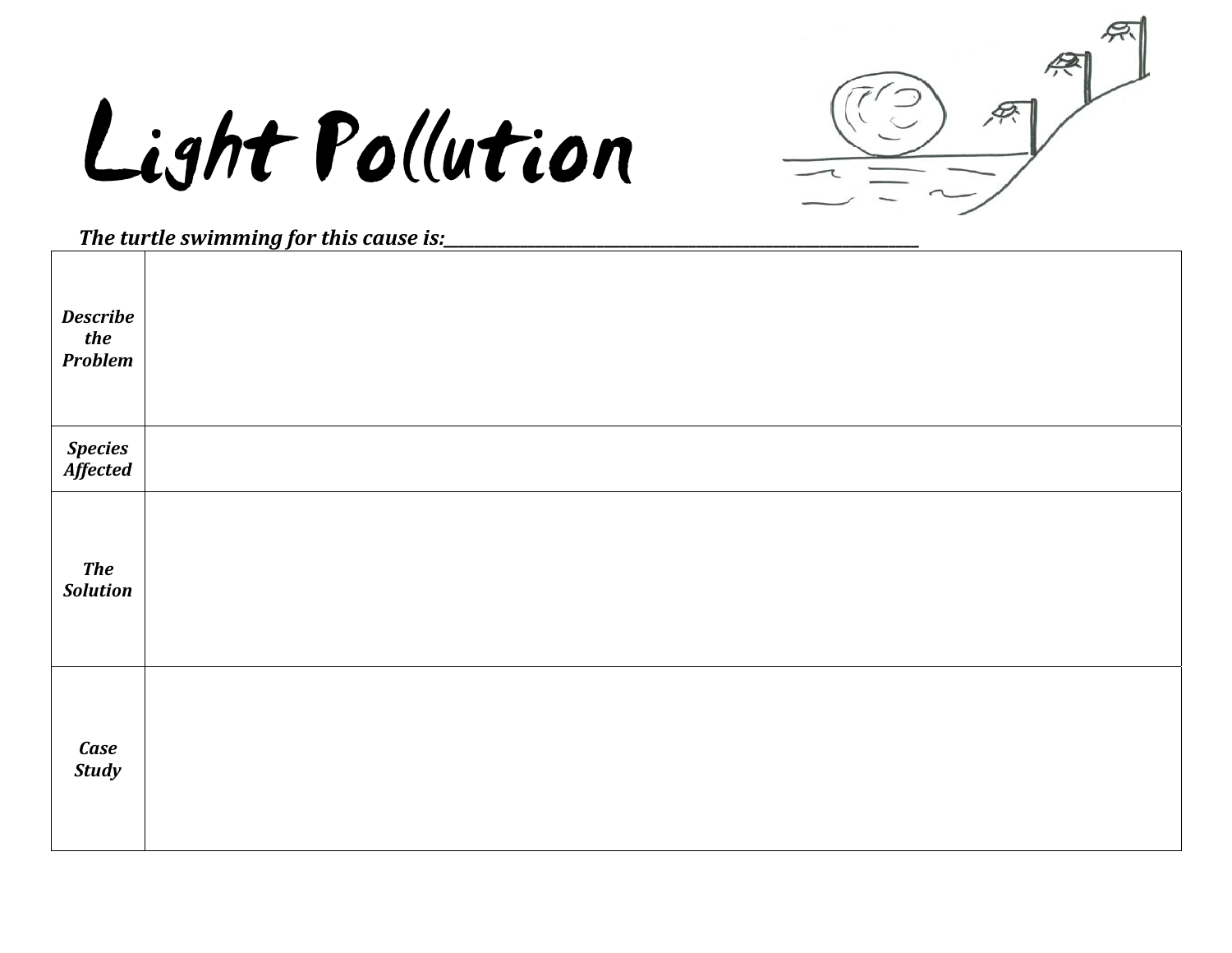Meat for Consumption

| <b>Describe</b><br>the<br><b>Problem</b> |  |
|------------------------------------------|--|
| Species<br>Affected                      |  |
| <b>The</b><br><b>Solution</b>            |  |
| Case<br>Study                            |  |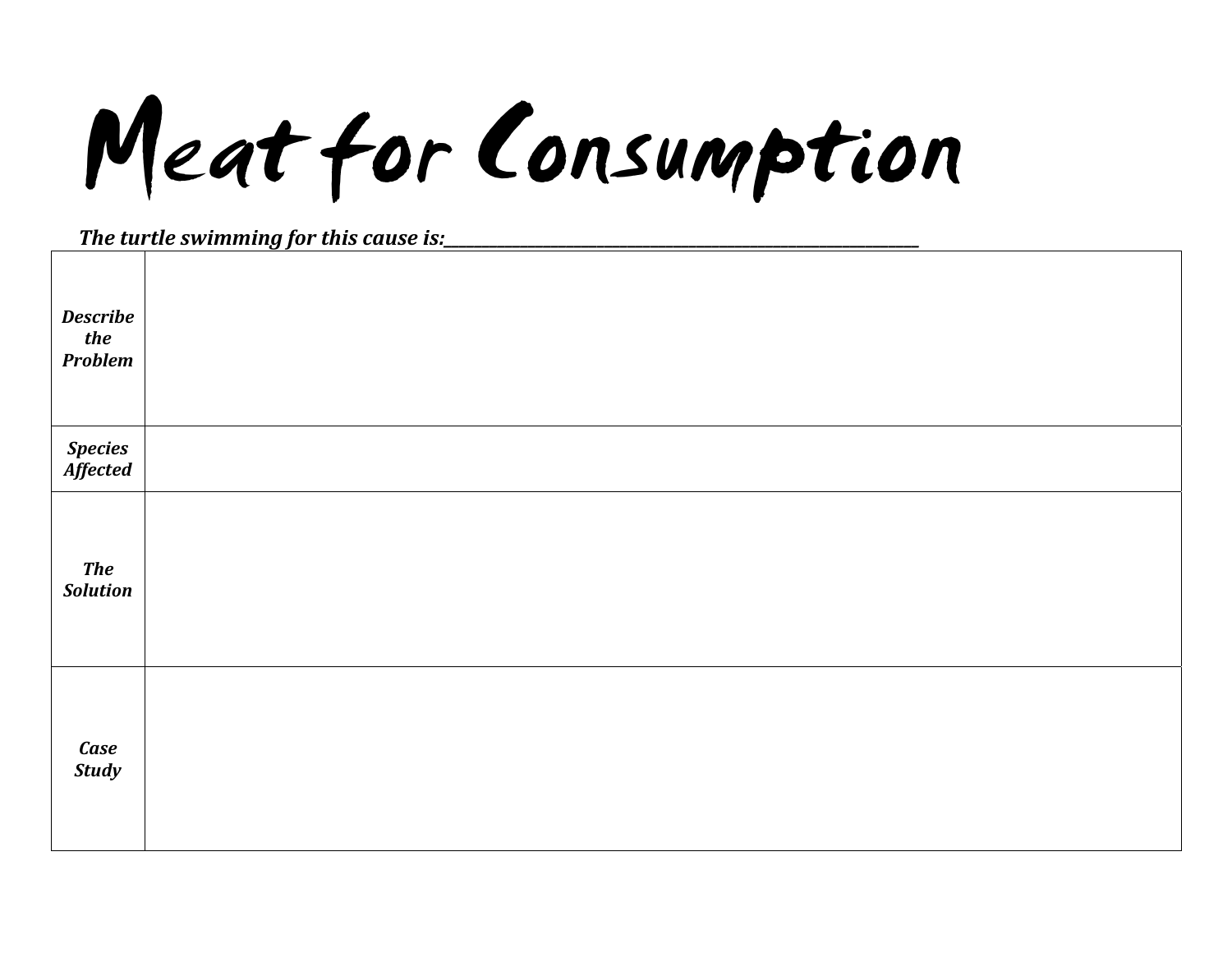## Climate Change



| <b>Describe</b><br>the<br>Problem |  |
|-----------------------------------|--|
| Species<br>Affected               |  |
| <b>The</b><br><b>Solution</b>     |  |
| Case<br>Study                     |  |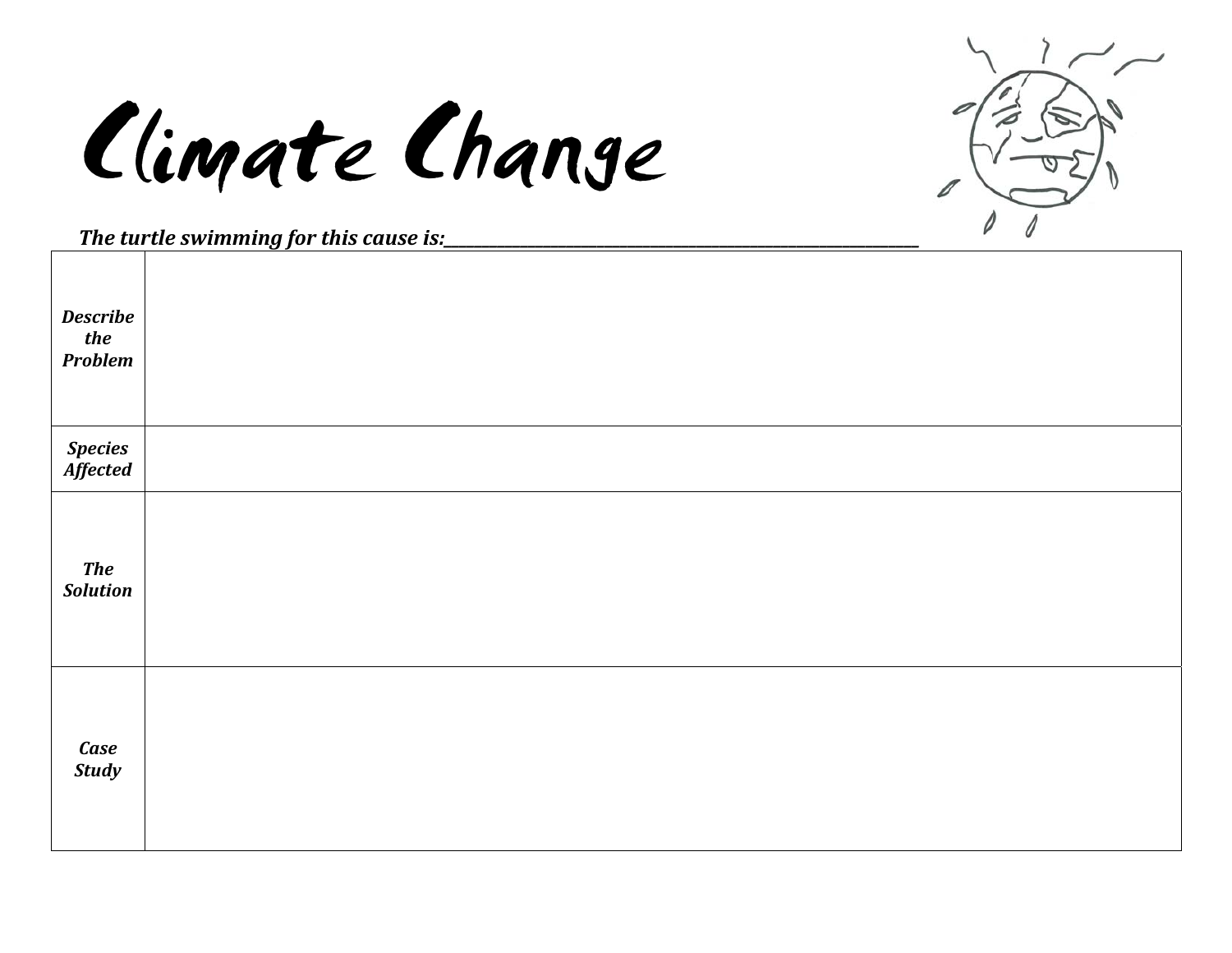Trawl Fisheries

| <b>Describe</b><br>the<br>Problem |  |
|-----------------------------------|--|
| Species<br>Affected               |  |
| <b>The</b><br><b>Solution</b>     |  |
| Case<br>Study                     |  |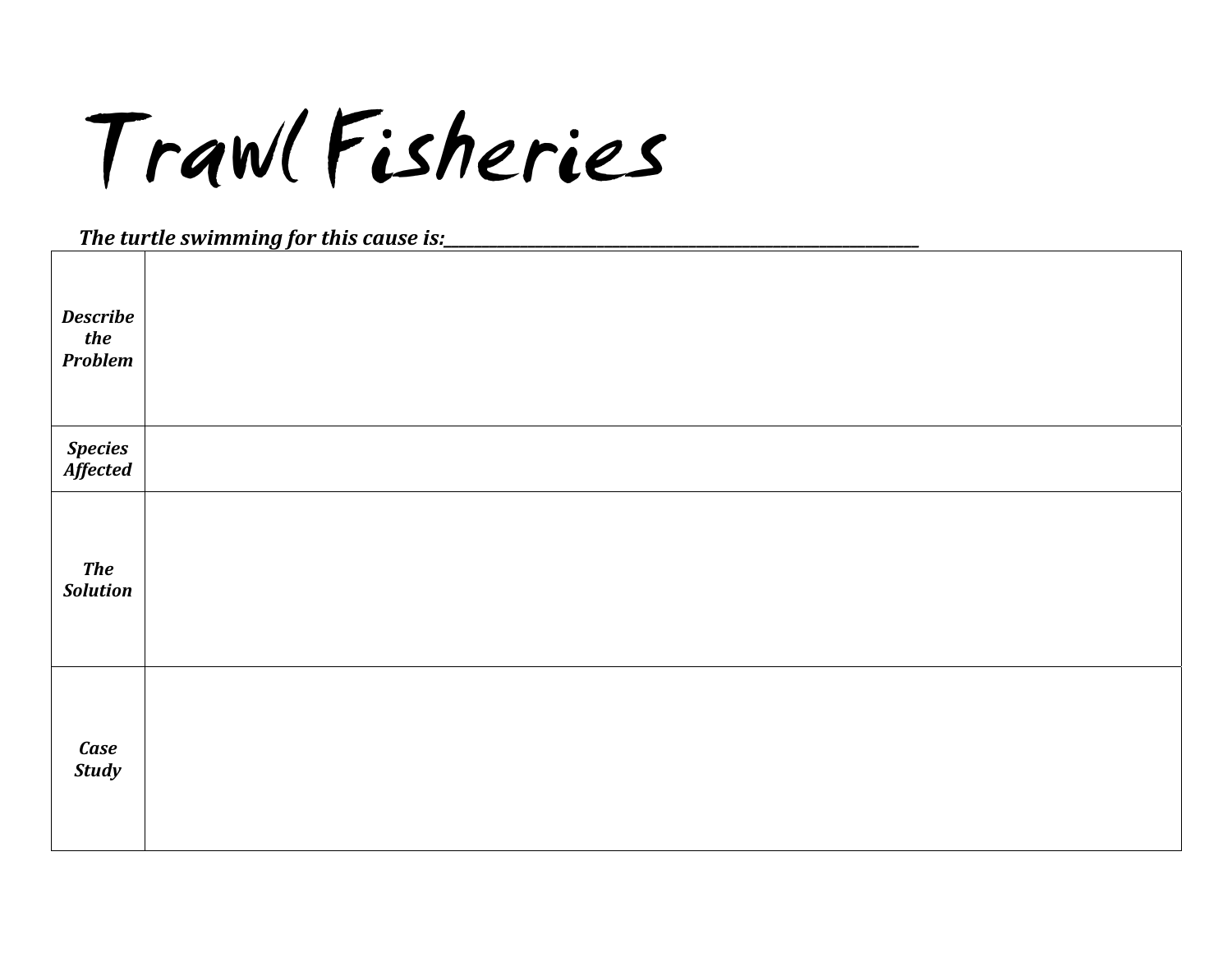# Eggs for Consumption

| <b>Describe</b><br>the<br>Problem |  |
|-----------------------------------|--|
| Species<br>Affected               |  |
| <b>The</b><br><b>Solution</b>     |  |
| Case<br>Study                     |  |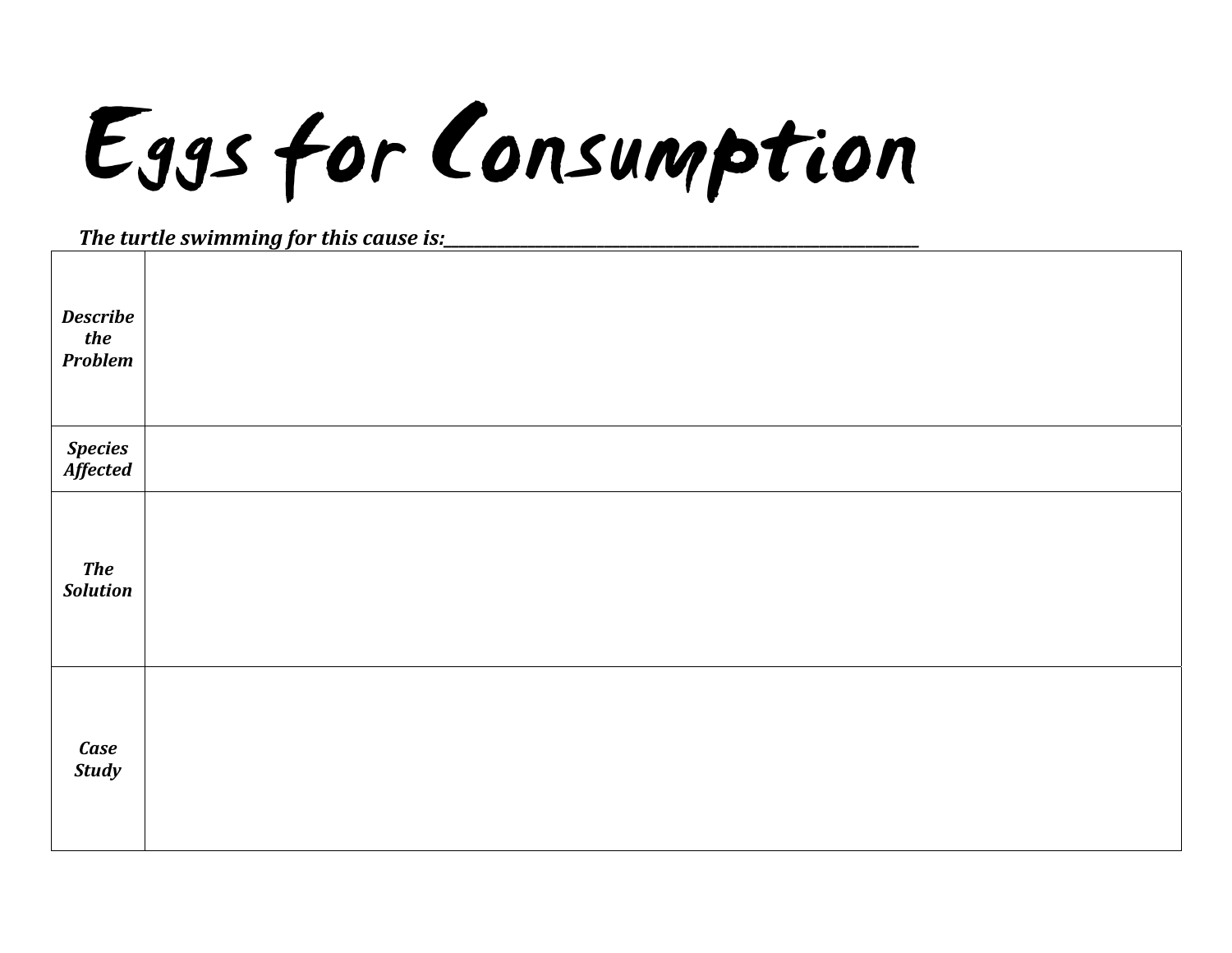### Illegal Shell Trade

| <b>Describe</b><br>the<br>Problem |  |
|-----------------------------------|--|
| Species<br>Affected               |  |
| <b>The</b><br><b>Solution</b>     |  |
| Case<br>Study                     |  |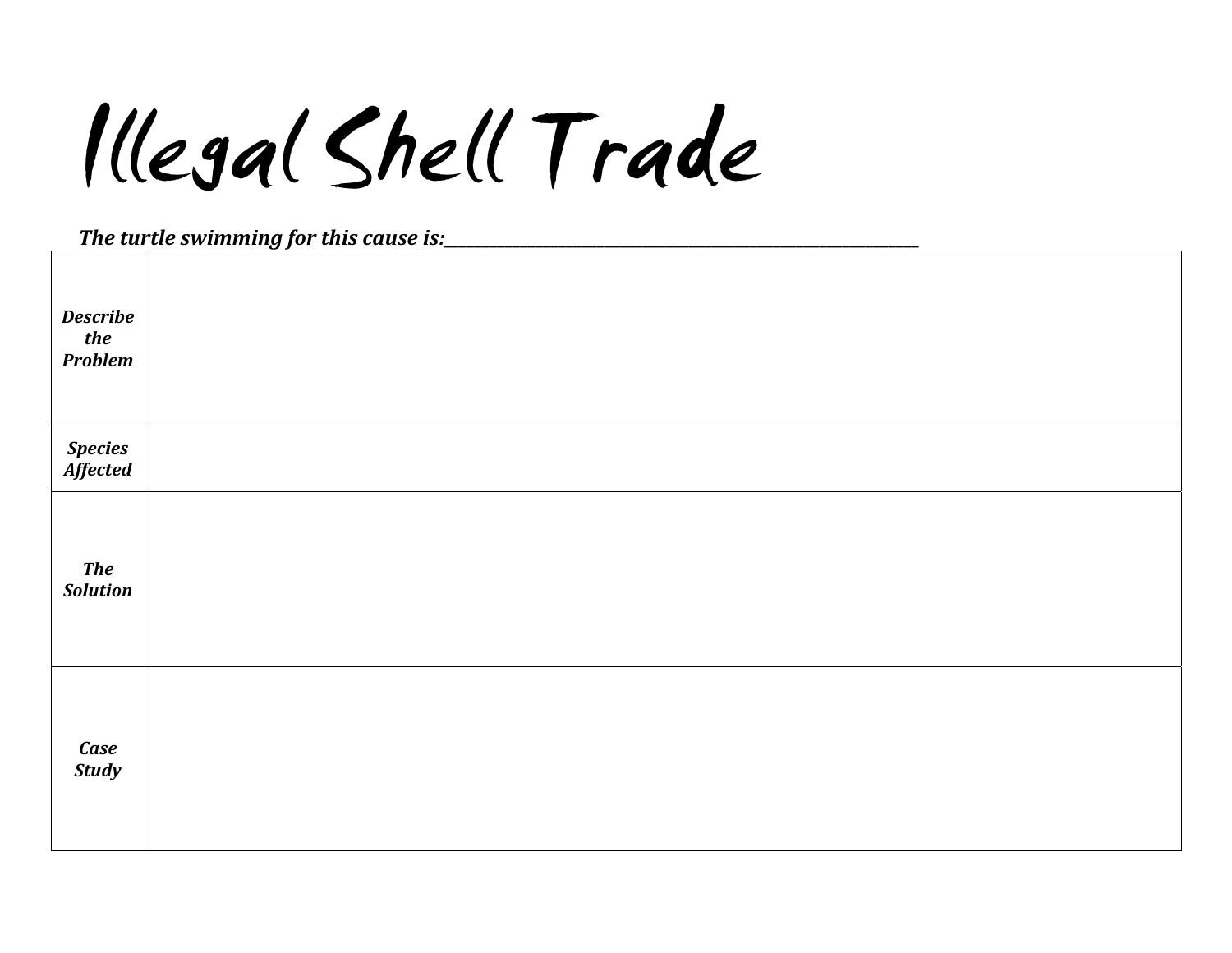Beach Renourishment

| <b>Describe</b><br>the<br>Problem |  |
|-----------------------------------|--|
| Species<br>Affected               |  |
| <b>The</b><br><b>Solution</b>     |  |
| Case<br>Study                     |  |